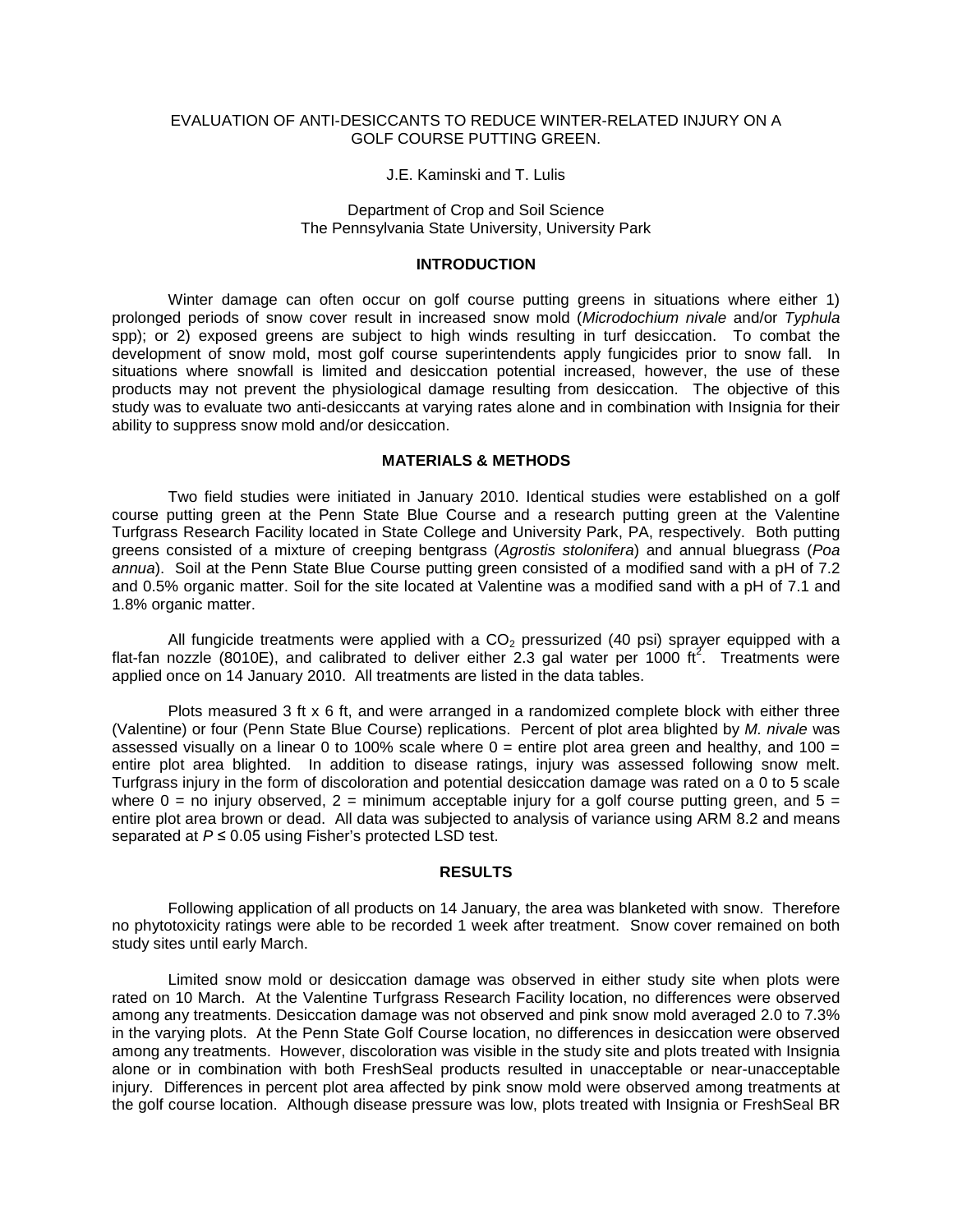+ Insignia had the lowest amount of disease and were significantly different when compared to the untreated control plots. Similar levels of control were observed within plots treated with FreshSeal CHC + Insignia. The greatest percent of plot affected by disease was observed within plots treated with either rate of FreshSeal BR, but no significant differences were observed between these treatments and other treatments in which Insignia was not included.

## **DISCUSSION**

The potential benefits of the evaluated anti-desiccants in this study were not clear due to limited disease pressure and desiccation at both study sites. Based on the limited results from this study, Insignia was able to reduce pink snow mold symptoms when applied alone or in combination with either FreshSeal product. However, these plots also appeared to have the most injury once the snow melted. Injury levels, however, were not severe. Future work on the efficacy of FreshSeal to reduce desiccation is needed to determine the true benefits of these products during a severe winter. It appears, however, that tank-mixes of these products with an effective snow mold fungicide will be essential.

## **ACKNOWLEDGEMENTS**

We thank Rick Pagett and the Penn State Golf Course for allowing us to conduct this study on their golf course and Dave Livingston and his staff for assisting in the maintenance and upkeep of the research plots at Valentine Turfgrass Research Facility. We also thank BASF for providing the funding necessary to conduct this study.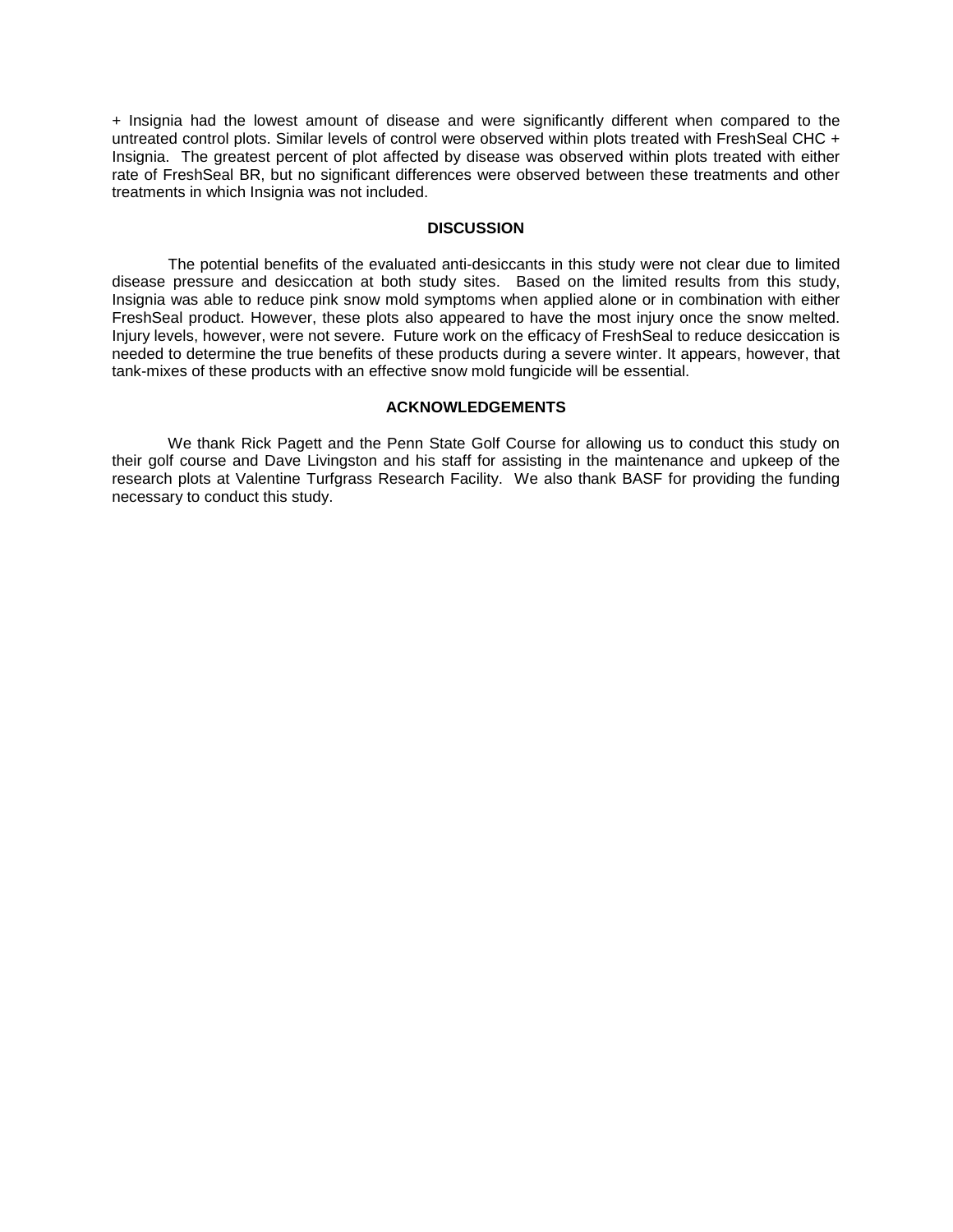Table 1. Turfgrass desiccation and percent pink snow mold (*Microdochium nivale*) on a research putting green located at the Valentine Turfgrass Research Facility following the application of various antidesiccants and Insignia, 2010.

|                                                | Desiccation <sup>2</sup> | Pink Snow mold <sup>y</sup> |
|------------------------------------------------|--------------------------|-----------------------------|
| Treatment and rate per 1000 sq ft <sup>x</sup> | 10 Mar                   |                             |
|                                                | (0-5)                    | $\%$                        |
|                                                | $1.3a^w$                 | 6.0a                        |
|                                                | 0.7a                     | 7.3 a                       |
|                                                | 1.0a                     | 7.3a                        |
|                                                | 1.0a                     | 3.3a                        |
|                                                | 1.0a                     | 2.0a                        |
| FreshSeal BR 3% v/v + Insignia SC 0.54 fl oz   | 1.0a                     | 3.3a                        |
| FreshSeal CHC 0.25% v/v Insignia SC 0.54 fl oz | 0.3a                     | 4.7 a                       |
|                                                | 1.0a                     | 4.7 a                       |

<sup>z</sup> Turfgrass desiccation was rated on a 0 to 5 scale where  $0 =$  no discoloration or damage was observed;<br>2 = minimum acceptable damage for a golf course putting green; and 5 = entire plot brown or dead.

<sup>z</sup> Percent plot area affected by pink snow mold was visually rated on a 0 to 100% scale where  $0 =$  no

snow mold symptoms present and 100 = entire plot area infested by snow mold.<br>
<sup>y</sup> Treatments were applied on 14 Jan.

W Means in a column followed by the same letter are not significantly different at P  $\leq$  0.05 level according to the Fisher's protected least significant difference t-test.